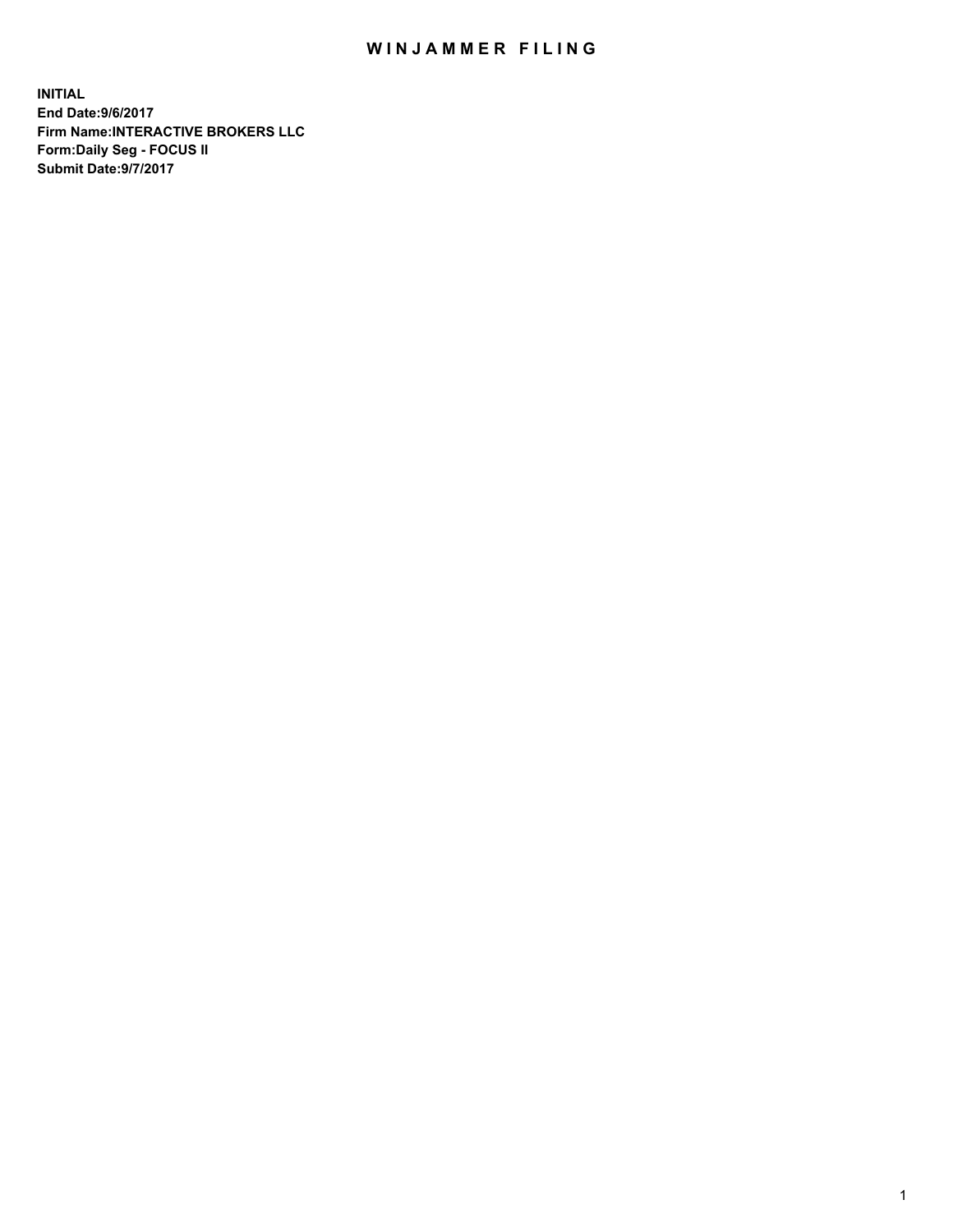## **INITIAL End Date:9/6/2017 Firm Name:INTERACTIVE BROKERS LLC Form:Daily Seg - FOCUS II Submit Date:9/7/2017 Daily Segregation - Cover Page**

| Name of Company<br><b>Contact Name</b><br><b>Contact Phone Number</b><br><b>Contact Email Address</b>                                                                                                                                                                                                                          | <b>INTERACTIVE BROKERS LLC</b><br>James Menicucci<br>203-618-8085<br>jmenicucci@interactivebrokers.c<br>om |
|--------------------------------------------------------------------------------------------------------------------------------------------------------------------------------------------------------------------------------------------------------------------------------------------------------------------------------|------------------------------------------------------------------------------------------------------------|
| FCM's Customer Segregated Funds Residual Interest Target (choose one):<br>a. Minimum dollar amount: ; or<br>b. Minimum percentage of customer segregated funds required:% ; or<br>c. Dollar amount range between: and; or<br>d. Percentage range of customer segregated funds required between:% and%.                         | $\overline{\mathbf{0}}$<br>0<br>155,000,000 245,000,000<br>0 <sub>0</sub>                                  |
| FCM's Customer Secured Amount Funds Residual Interest Target (choose one):<br>a. Minimum dollar amount: ; or<br>b. Minimum percentage of customer secured funds required:%; or<br>c. Dollar amount range between: and; or<br>d. Percentage range of customer secured funds required between: % and %.                          | $\overline{\mathbf{0}}$<br>0<br>80,000,000 120,000,000<br>0 <sub>0</sub>                                   |
| FCM's Cleared Swaps Customer Collateral Residual Interest Target (choose one):<br>a. Minimum dollar amount: ; or<br>b. Minimum percentage of cleared swaps customer collateral required:% ; or<br>c. Dollar amount range between: and; or<br>d. Percentage range of cleared swaps customer collateral required between:% and%. | $\overline{\mathbf{0}}$<br>$\overline{\mathbf{0}}$<br>0 <sub>0</sub><br>0 <sub>0</sub>                     |

Attach supporting documents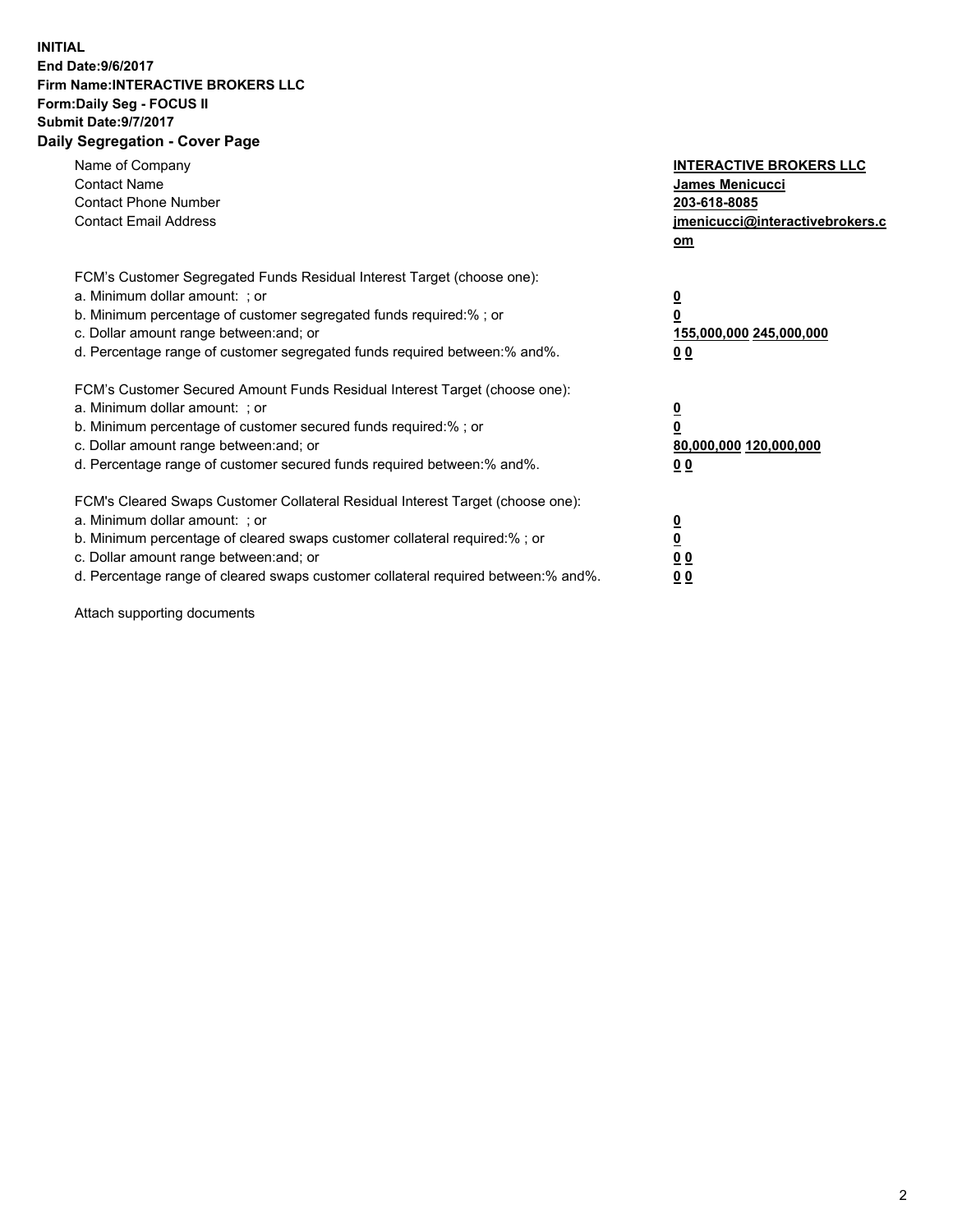## **INITIAL End Date:9/6/2017 Firm Name:INTERACTIVE BROKERS LLC Form:Daily Seg - FOCUS II Submit Date:9/7/2017 Daily Segregation - Secured Amounts**

|     | Foreign Futures and Foreign Options Secured Amounts                                         |                                  |
|-----|---------------------------------------------------------------------------------------------|----------------------------------|
|     | Amount required to be set aside pursuant to law, rule or regulation of a foreign            | $0$ [7305]                       |
|     | government or a rule of a self-regulatory organization authorized thereunder                |                                  |
| 1.  | Net ledger balance - Foreign Futures and Foreign Option Trading - All Customers             |                                  |
|     | A. Cash                                                                                     | 383,180,271 [7315]               |
|     | B. Securities (at market)                                                                   | $0$ [7317]                       |
| 2.  | Net unrealized profit (loss) in open futures contracts traded on a foreign board of trade   | -7,913,807 [7325]                |
| 3.  | Exchange traded options                                                                     |                                  |
|     | a. Market value of open option contracts purchased on a foreign board of trade              | 46,728 [7335]                    |
|     | b. Market value of open contracts granted (sold) on a foreign board of trade                | -21,912 [7337]                   |
| 4.  | Net equity (deficit) (add lines 1.2. and 3.)                                                | 375,291,280 [7345]               |
| 5.  | Account liquidating to a deficit and account with a debit balances - gross amount           | 4,281 [7351]                     |
|     | Less: amount offset by customer owned securities                                            | 0 [7352] 4,281 [7354]            |
| 6.  | Amount required to be set aside as the secured amount - Net Liquidating Equity              | 375,295,561 [7355]               |
|     | Method (add lines 4 and 5)                                                                  |                                  |
| 7.  | Greater of amount required to be set aside pursuant to foreign jurisdiction (above) or line | 375,295,561 [7360]               |
|     | 6.                                                                                          |                                  |
|     | FUNDS DEPOSITED IN SEPARATE REGULATION 30.7 ACCOUNTS                                        |                                  |
| 1.  | Cash in banks                                                                               |                                  |
|     | A. Banks located in the United States                                                       | 82,303,989 [7500]                |
|     | B. Other banks qualified under Regulation 30.7                                              | 0 [7520] 82,303,989 [7530]       |
| 2.  | Securities                                                                                  |                                  |
|     | A. In safekeeping with banks located in the United States                                   | 343,886,095 [7540]               |
|     | B. In safekeeping with other banks qualified under Regulation 30.7                          | 0 [7560] 343,886,095 [7570]      |
| 3.  | Equities with registered futures commission merchants                                       |                                  |
|     | A. Cash                                                                                     | $0$ [7580]                       |
|     | <b>B.</b> Securities                                                                        | $0$ [7590]                       |
|     | C. Unrealized gain (loss) on open futures contracts                                         | $0$ [7600]                       |
|     | D. Value of long option contracts                                                           | $0$ [7610]                       |
|     | E. Value of short option contracts                                                          | 0 [7615] 0 [7620]                |
| 4.  | Amounts held by clearing organizations of foreign boards of trade                           |                                  |
|     | A. Cash                                                                                     | $0$ [7640]                       |
|     | <b>B.</b> Securities                                                                        | $0$ [7650]                       |
|     | C. Amount due to (from) clearing organization - daily variation                             | $0$ [7660]                       |
|     | D. Value of long option contracts                                                           | $0$ [7670]                       |
|     | E. Value of short option contracts                                                          | 0 [7675] 0 [7680]                |
| 5.  | Amounts held by members of foreign boards of trade                                          |                                  |
|     | A. Cash                                                                                     | 85,117,441 [7700]                |
|     | <b>B.</b> Securities                                                                        | $0$ [7710]                       |
|     | C. Unrealized gain (loss) on open futures contracts                                         | -4,228,694 [7720]                |
|     | D. Value of long option contracts                                                           | 46,728 [7730]                    |
|     | E. Value of short option contracts                                                          | -21,912 [7735] 80,913,563 [7740] |
| 6.  | Amounts with other depositories designated by a foreign board of trade                      | $0$ [7760]                       |
| 7.  | Segregated funds on hand                                                                    | $0$ [7765]                       |
| 8.  | Total funds in separate section 30.7 accounts                                               | 507,103,647 [7770]               |
| 9.  | Excess (deficiency) Set Aside for Secured Amount (subtract line 7 Secured Statement         | 131,808,086 [7380]               |
|     | Page 1 from Line 8)                                                                         |                                  |
| 10. | Management Target Amount for Excess funds in separate section 30.7 accounts                 | 80,000,000 [7780]                |
| 11. | Excess (deficiency) funds in separate 30.7 accounts over (under) Management Target          | 51,808,086 [7785]                |
|     |                                                                                             |                                  |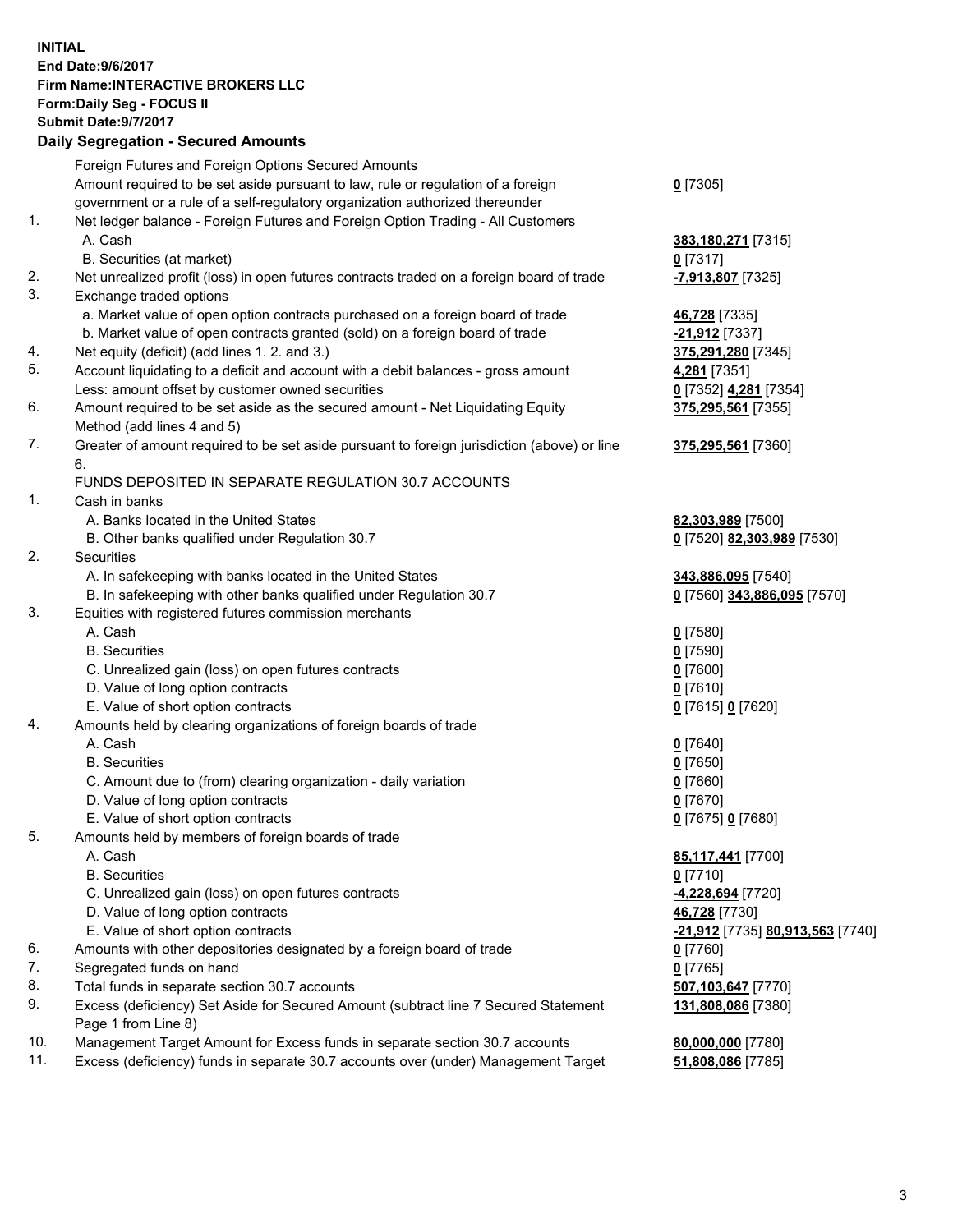**INITIAL End Date:9/6/2017 Firm Name:INTERACTIVE BROKERS LLC Form:Daily Seg - FOCUS II Submit Date:9/7/2017 Daily Segregation - Segregation Statement** SEGREGATION REQUIREMENTS(Section 4d(2) of the CEAct) 1. Net ledger balance A. Cash **4,630,037,300** [7010] B. Securities (at market) **0** [7020] 2. Net unrealized profit (loss) in open futures contracts traded on a contract market **-10,109,830** [7030] 3. Exchange traded options A. Add market value of open option contracts purchased on a contract market **199,315,485** [7032] B. Deduct market value of open option contracts granted (sold) on a contract market **-309,426,590** [7033] 4. Net equity (deficit) (add lines 1, 2 and 3) **4,509,816,365** [7040] 5. Accounts liquidating to a deficit and accounts with debit balances - gross amount **211,566** [7045] Less: amount offset by customer securities **0** [7047] **211,566** [7050] 6. Amount required to be segregated (add lines 4 and 5) **4,510,027,931** [7060] FUNDS IN SEGREGATED ACCOUNTS 7. Deposited in segregated funds bank accounts A. Cash **1,132,845,256** [7070] B. Securities representing investments of customers' funds (at market) **2,403,640,265** [7080] C. Securities held for particular customers or option customers in lieu of cash (at market) **0** [7090] 8. Margins on deposit with derivatives clearing organizations of contract markets A. Cash **517,439,376** [7100] B. Securities representing investments of customers' funds (at market) **767,317,375** [7110] C. Securities held for particular customers or option customers in lieu of cash (at market) **0** [7120] 9. Net settlement from (to) derivatives clearing organizations of contract markets **-7,005,316** [7130] 10. Exchange traded options A. Value of open long option contracts **199,277,256** [7132] B. Value of open short option contracts **-309,373,032** [7133] 11. Net equities with other FCMs A. Net liquidating equity **0** [7140] B. Securities representing investments of customers' funds (at market) **0** [7160] C. Securities held for particular customers or option customers in lieu of cash (at market) **0** [7170] 12. Segregated funds on hand **0** [7150] 13. Total amount in segregation (add lines 7 through 12) **4,704,141,180** [7180] 14. Excess (deficiency) funds in segregation (subtract line 6 from line 13) **194,113,249** [7190] 15. Management Target Amount for Excess funds in segregation **155,000,000** [7194] 16. Excess (deficiency) funds in segregation over (under) Management Target Amount Excess **39,113,249** [7198]